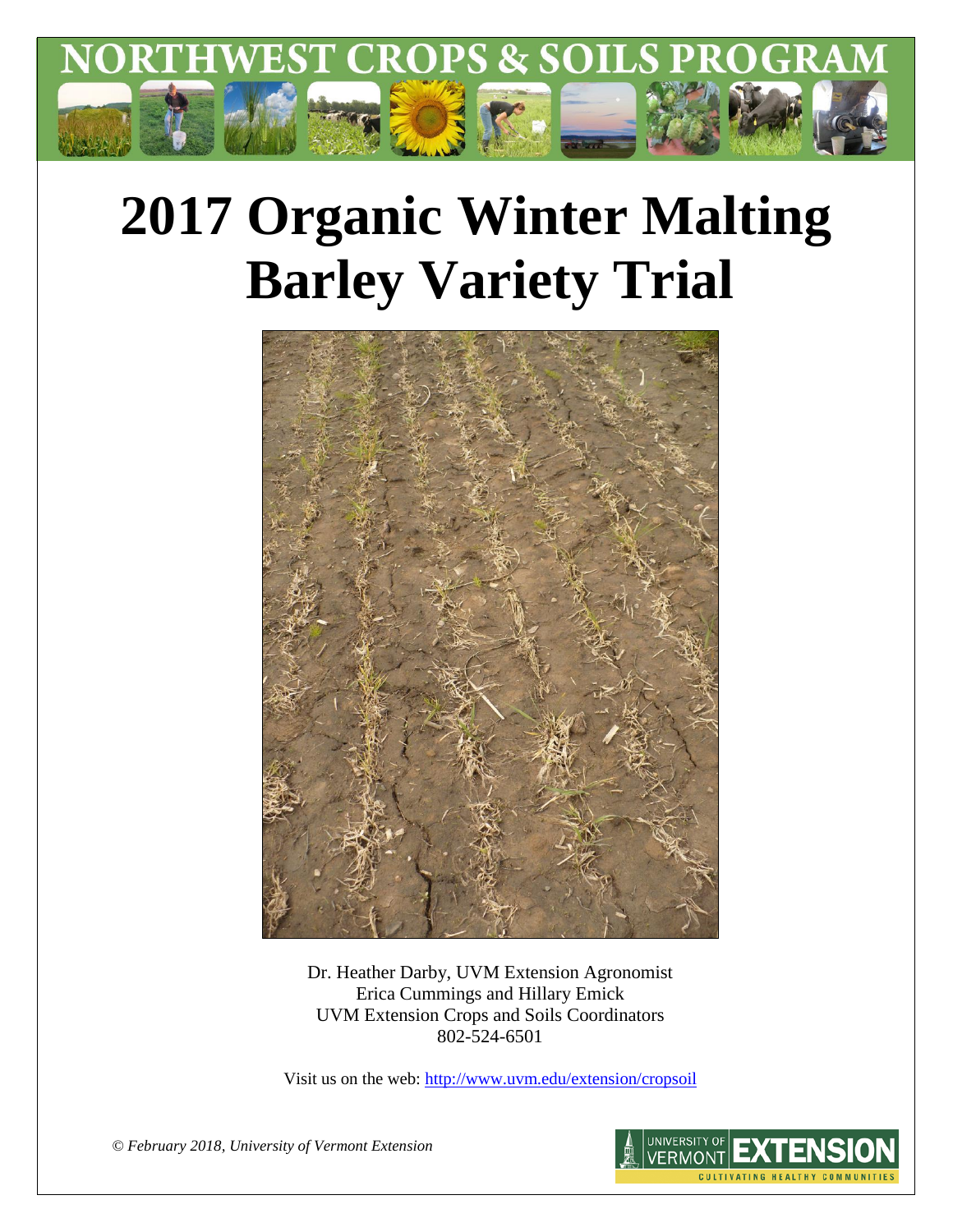#### **2017 ORGANIC WINTER MALTING BARLEY VARIETY TRIAL**

Dr. Heather Darby, University of Vermont Extension heather.darby[at]uvm.edu

The revival of the small grains industry in the Northeast and the strength of the locavore movement, craft breweries and distilleries have expressed an interest in sourcing local barley for malting. Malting barley must meet specific quality characteristics such as low protein content and high germination. Depending on the variety, barley can be planted in either the spring or fall, and both two- and six-row barley can be used for malting. In the fall 2016, UVM Extension, in collaboration with the Winter Malting Barley Trial (WMBT) testing network, conducted a winter malting barley trial to evaluate yield and quality of thirty varieties.

## **MATERIALS AND METHODS**

In the fall of 2016, a winter malting barley variety trial was established at Borderview Research Farm in Alburgh, VT. The experimental plot design was a randomized complete block with three replications. The treatments were thirty winter malting barley varieties, listed in Table 1.

| <b>Winter barley variety</b> | <b>Type</b> | <b>Seed source</b>                       |  |
|------------------------------|-------------|------------------------------------------|--|
| Charles                      | $2$ -row    | <b>USDA-ARS</b>                          |  |
| McGregor                     | $6$ -row    | 2016 Saved seed                          |  |
| Thoroughbred                 | $6$ -row    | 2016 Saved seed                          |  |
| Endeavor                     | $2$ -row    | USDA-ARS                                 |  |
| Wintmalt                     | $2$ -row    | 2016 Saved seed                          |  |
| Violetta                     | $2$ -row    | <b>Limagrain Cereal Seeds</b>            |  |
| Calypso                      | $2$ -row    | <b>Limagrain Cereal Seeds</b>            |  |
| Puffin                       | $2$ -row    | <b>Limagrain Cereal Seeds</b>            |  |
| LGBB13-W102                  | $6$ -row    | <b>Limagrain Cereal Seeds</b>            |  |
| 05ARS561-208                 | $2$ -row    | <b>USDA-ARS</b>                          |  |
| 06ARS633-3                   | $2$ -row    | <b>USDA-ARS</b>                          |  |
| 06ARS617-25                  | $2$ -row    | <b>USDA-ARS</b>                          |  |
| 07ARS515-7                   | $2$ -row    | <b>USDA-ARS</b>                          |  |
| DH130004                     | $2$ -row    | <b>Oregon State University</b>           |  |
| DH130939                     | $2$ -row    | <b>Oregon State University</b>           |  |
| DH130718                     | $2$ -row    | Oregon State University                  |  |
| DH130910                     | $2$ -row    | Oregon State University                  |  |
| MW12 4028-007                | $6$ -row    | University of Minnesota                  |  |
| MW12 4007-001                | $6$ -row    | University of Minnesota                  |  |
| MW13_4159-012                | $6$ -row    | University of Minnesota                  |  |
| MW13 4107-010                | $6$ -row    | University of Minnesota                  |  |
| 2WI14-7462                   | $2$ -row    | <b>Busch Agricultural Resources, LLC</b> |  |
| 2WI14-7465                   | $2$ -row    | <b>Busch Agricultural Resources, LLC</b> |  |
| 2WI14-7577                   | $2$ -row    | <b>Busch Agricultural Resources, LLC</b> |  |
| 2WI14-7581                   | $2$ -row    | <b>Busch Agricultural Resources, LLC</b> |  |
| Flavia                       | $2$ -row    | Kilian Hundsrucker                       |  |
| SU-Mateo                     | $2$ -row    | Kilian Hundsrucker                       |  |

#### **Table 1. Varietal information for the 30 winter malting barley varieties, 2017.**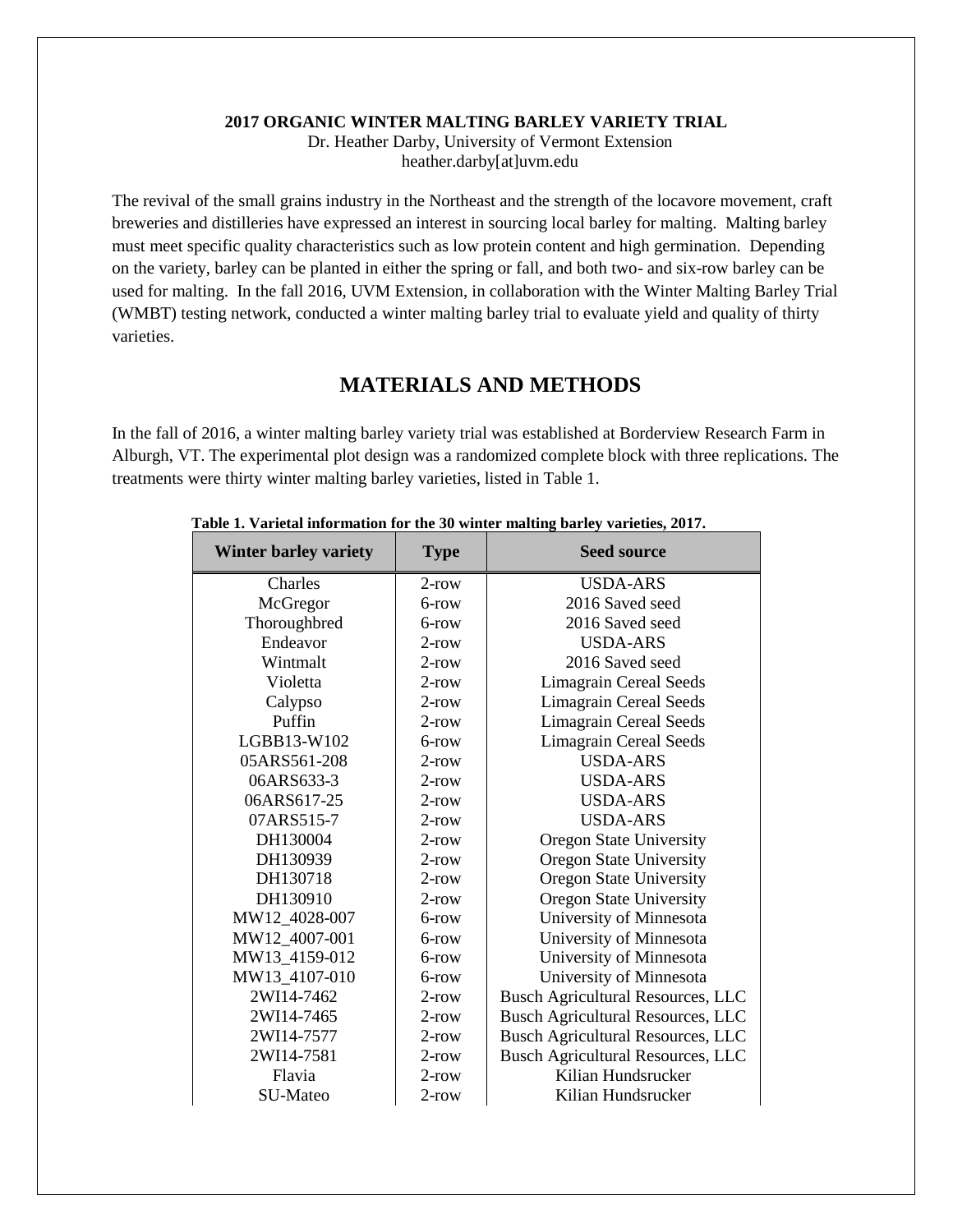| AC09/327/2 (Lyberac) | $2$ -row | Kilian Hundsrucker |
|----------------------|----------|--------------------|
| <b>Mission</b>       | $2$ -row | Kilian Hundsrucker |
| Hirondella           | 6-row    | Kilian Hundsrucker |

All plots were managed with practices similar to those used by producers in the surrounding areas (Table 2). The previous crop planted at the site was winter wheat and rye. In September 2016, the trial area was plowed, disked and spike tooth harrowed to prepare for planting. The plots were seeded with a Great Plains NT60 Cone Seeder on 22-Sep 2016 at a seeding rate of 140 lbs ac<sup>-1</sup> into a Benson rocky silt loam. Plot size was 7'x 20' (5'x 20' planted). A visual assessment of populations, winter survival, and vigor was conducted on 11-May.

|  | Table 2. General plot management, 2017. |
|--|-----------------------------------------|
|--|-----------------------------------------|

|                                | Alburgh, VT                          |  |  |
|--------------------------------|--------------------------------------|--|--|
| <b>Trial information</b>       | <b>Borderview Research Farm</b>      |  |  |
| Soil type                      | Benson rocky silt loam               |  |  |
| <b>Previous crop</b>           | Winter wheat and rye.                |  |  |
| <b>Tillage operations</b>      | Fall plow, disk & spike tooth harrow |  |  |
| Seeding Rates (lbs $ac^{-1}$ ) | 140                                  |  |  |
| Row spacing (in)               | 6                                    |  |  |
| <b>Replicates</b>              | 3                                    |  |  |
| <b>Planting date</b>           | 22-Sep 2016                          |  |  |
| Planted area (ft)              | $5 \times 20$                        |  |  |
| <b>Harvest date</b>            | N/A                                  |  |  |

# **RESULTS AND DISCUSSION**

Seasonal precipitation and temperature recorded at a weather station in Alburgh, VT are shown in Table 3. Average precipitation and above average temperatures for the fall of 2016 lead to good establishment. Most of the winter months, except for March, were warmer and drier than the 30-year average. Overall, temperatures were very mild however, the lack of precipitation during the winter months resulted in no protective snow cover at the trial location in Alburgh.

| Tubic of beusonal weather data concercu in Anourghy y 14 2010 and 2017; |                    |                    |                    |             |             |                    |
|-------------------------------------------------------------------------|--------------------|--------------------|--------------------|-------------|-------------|--------------------|
| Alburgh, VT                                                             | <b>Sep</b><br>2016 | <b>Oct</b><br>2016 | <b>Nov</b><br>2016 | Mar<br>2017 | Apr<br>2017 | <b>May</b><br>2017 |
| Average temperature $(^{\circ}F)$                                       | 63.6               | 50.0               | 40.0               | 25.1        | 47.2        | 55.7               |
| Departure from normal                                                   | 3.03               | 1.80               | 1.82               | $-6.05$     | 2.37        | $-0.75$            |
|                                                                         |                    |                    |                    |             |             |                    |
| Precipitation (inches)                                                  | 2.50               | 5.00               | 3.00               | 1.60        | 5.20        | 4.10               |
| Departure from normal                                                   | $-1.17$            | 1.39               | $-0.13$            | $-0.63$     | 2.40        | 0.68               |
|                                                                         |                    |                    |                    |             |             |                    |
| Growing Degree Days (base 32°F)                                         | 949                | 559                | 270                | 98          | 459         | 733                |
| Departure from normal                                                   | 91                 | 57                 | 85                 | $-26$       | 71          | $-20$              |

**Table 3. Seasonal weather data collected in Alburgh, VT, 2016 and 2017.**

Based on weather data from a Davis Instruments Vantage Pro2 with WeatherLink data logger. Historical averages are for 30 years of NOAA data (1981-2010) from Burlington, VT.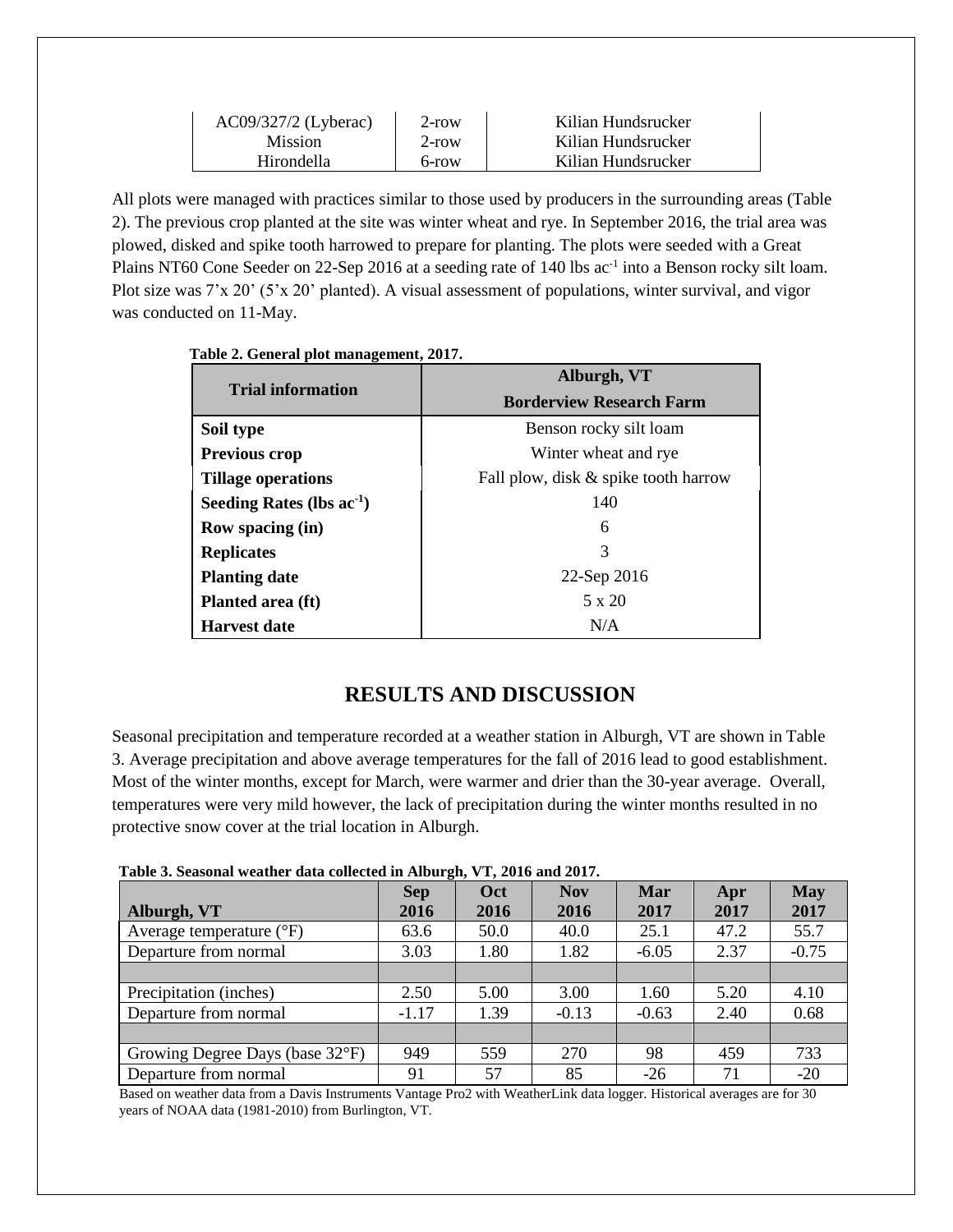Many of the varieties in the trial were developed in environments much different from New England. Hence, it is important to evaluate the varieties for tolerance to our climate. The winter survival of the malting barley plots were assessed on 11-May 2017 (Table 4). There was severe winterkill in most of the plots and therefore, the trial was terminated.

| <b>Variety</b>       | Population       | <b>Vigor</b>  | <b>Survival</b> |  |
|----------------------|------------------|---------------|-----------------|--|
|                      | m <sup>2</sup>   | Scale $(0-9)$ | $\%$            |  |
| 05ARS561-208         | 10               | 1.33          | 10.7            |  |
| 06ARS617-25          | $\overline{0}$   | 0.00          | 0.00            |  |
| 06ARS633-3           | $\overline{c}$   | 0.00          | 1.00            |  |
| 07ARS515-7           | $\overline{2}$   | 0.67          | 2.00            |  |
| 2WI14-7462           | 10               | 0.33          | 1.67            |  |
| 2WI14-7465           | $\overline{0}$   | 0.00          | 0.00            |  |
| 2WI14-7577           | $\boldsymbol{0}$ | 0.00          | 0.00            |  |
| 2WI14-7581           | $\overline{c}$   | 0.00          | 0.33            |  |
| AC09/327/2 (Lyberac) | $\overline{7}$   | 2.00          | 15.0            |  |
| Calypso              | 31               | 2.00          | 18.3            |  |
| Charles              | $\boldsymbol{0}$ | 0.67          | 5.33            |  |
| DH130004             | $\boldsymbol{0}$ | 0.00          | 0.00            |  |
| DH130718             | $\overline{c}$   | 0.00          | 0.00            |  |
| DH130910             | $\overline{7}$   | 3.33          | 13.3            |  |
| DH130939             | 5                | 0.67          | 3.67            |  |
| Endeavor             | $\overline{2}$   | 0.33          | 1.67            |  |
| Flavia               | 88*              | 5.67          | 50.0            |  |
| Hirondella           | 26               | 1.00          | 14.0            |  |
| LGBB13-W102          | 77               | $7.67*$       | 58.3            |  |
| McGregor             | 26               | 5.67          | 41.7            |  |
| Mission              | 22               | 1.00          | 10.3            |  |
| MW12_4007-001        | $127*$           | 4.00          | $83.3*$         |  |
| MW12 4028-007        | 5                | 3.00          | 7.33            |  |
| MW13_4107-010        | 12               | 3.33          | 20.0            |  |
| MW13_4159-012        | 31               | 4.33          | 36.7            |  |
| Puffin               | 10               | 0.33          | 4.33            |  |
| SU-Mateo             | 36               | 5.33          | 33.3            |  |
| Thoroughbred         | $103*$           | $8.00*$       | 66.7            |  |
| Violetta             | 74               | $7.00*$       | 58.3            |  |
| Wintmalt             | 22               | 5.00          | 31.7            |  |
| LSD(0.10)            | 43               | 2.22          | 16.4            |  |
| <b>Trial Mean</b>    | 25               | 2.42          | 19.6            |  |

**Table 4. Populations, vigor, and winter survival of the 30 winter barley varieties.**

Values shown in **bold** are of the highest value or top performing.

\* Barley varieties that are not significantly different than the top performing variety in a column are indicated with an asterisk.